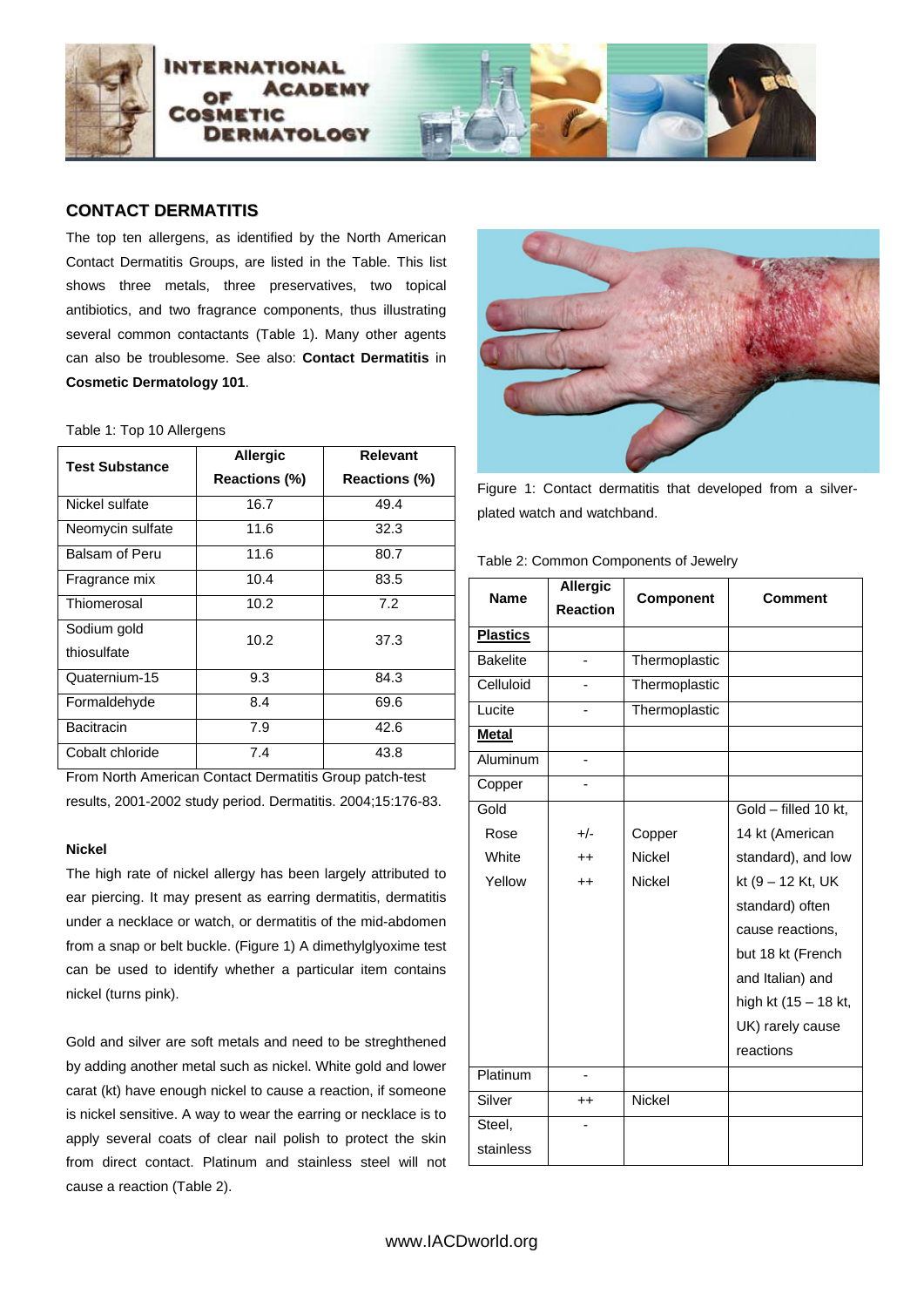# **Topical Antibiotics – Neomycin and Bacitracin**

Neomycin is the most commonly used topical antibiotic and is the most common sensitizer among topical antibiotics. Bacitracin is another topical antibiotic that is commonly used. Both are found in antibacterial creams and otic and ophthalmologic preparations. They are frequently used in combination with each other. Although they are chemically unrelated, they often show co-reactivity due to sensitization to both. Anaphylaxis and contact urticaria are reported more often with bacitracin than with other topical antibiotics. Mupiricin (Bactroban®) and retapamulin (Altabax®) infrequently cause allergic reaction to the skin. (Figure 2)



Figure 2: Contact dermatitis can also occur from antiseptic agents. This man thought his contact dermatitis to shoes was an infection and compounded the irritation by applying povidone-iodine solution (Betadine®).

#### **Fragrances – Balsam of Peru and Fragrance Mix**

Balsam of Peru is a naturally occurring fragrance that will cause reactions in about half of those with fragrance allergy. Allergy is most often seen in those with fragrance allergy or those with allergies to spices, including cloves, cinnamon, and Jamaican pepper. A positive reaction requires one to avoid specific fragrances. Occasionally, colas, tobacco, wines, and vermouth can cause this allergy.

The Fragrance mix contains eight different fragrance components that detect 70-80% of fragrance allergies. Patients identified as allergic to fragrances must read all labels and avoid any product that lists fragrance, is labeled 'unscented' (may contain a masking fragrance), or has an obvious scent. They should look for products labeled 'fragrance-free'. (Figure 3)

Balsam of Peru becomes a particular problem in hospitals and extended care facilities, where this used indiscriminately for treating and/or preventing skin breakdown (bedsores). Many patients develop contact dermatitis in this manner.



Figure 3: This woman sprayed perfume on her neck as part of her daily routine. She never thought that the fragrance could cause contact dermatitis.

### **Quaternium-15**

Quaternium-15 is the most common cosmetic preservative to cause contact dermatitis. It typically plays a role as an allergen in personal care products – shampoos, conditioners, soaps, and moisturizers. Most allergies to quaternium-15 are relevant to a patient's dermatitis, and 80% of those who react are also allergic to formaldehyde. Avoidance of quaternium-15 requires label reading.

### **Corticosteroids**

Corticosteroids have been shown to cause ACD in 0.2-6% of patients. This should be suspected in patients with chronic dermatitis, failure to clear with topical steroids, and exacerbation of dermatitis after use of topical steroids. Although this is uncommon, it should be considered, when looking for a cause of dermatitis.